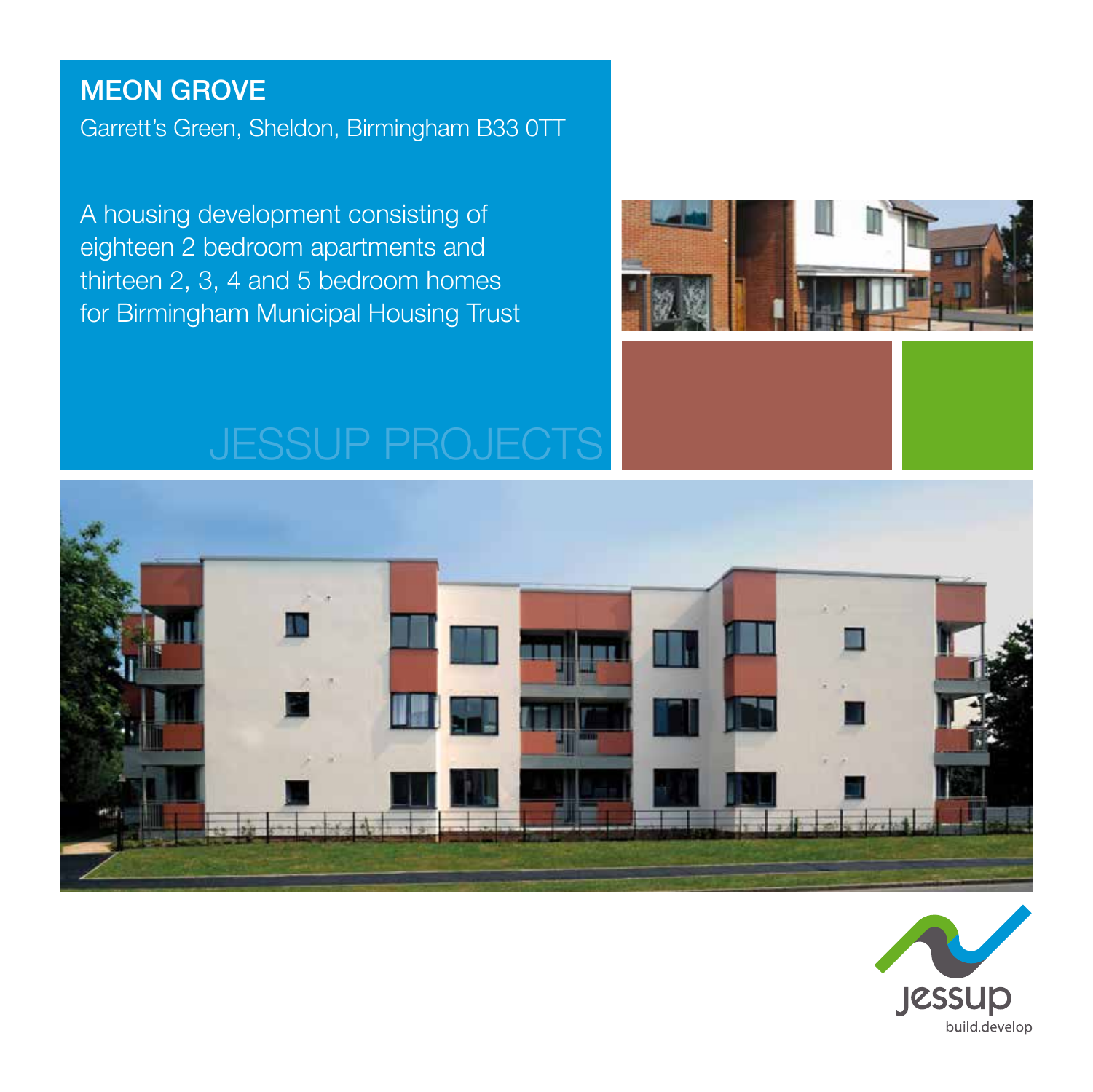



A housing development consisting of eighteen 2 bedroom apartments and thirteen 2, 3, 4 and 5 bedroom homes for Birmingham Municipal Housing Trust

## MEON GROVE

Meon Grove forms part of Birmingham City Council's programme to facilitate the construction of over 80,000 new homes for rent in the City by 2031.

Birmingham Municipal Housing Trust [BMHT] was established in January 2009 by the Council to deliver the programme working in partnership with private developers. Currently this award winning Trust has more than 1,000 homes already delivered or under construction.

BMHT's policy is to provide homes that meet the needs of Birmingham's citizens, with economic running costs, use of green technologies, practical attractive design and conforming to the Building for Life criteria and Secured by Design compliant.



Client: Birmingham Municipal Housing Trust [BMHT] Architects: Axis Design Architects Developer Construction Partner: Jessup Build Develop Employers Agent: Capita Symonds Grant support: Homes and Communities Agency Structural Engineer: Stuart and Harris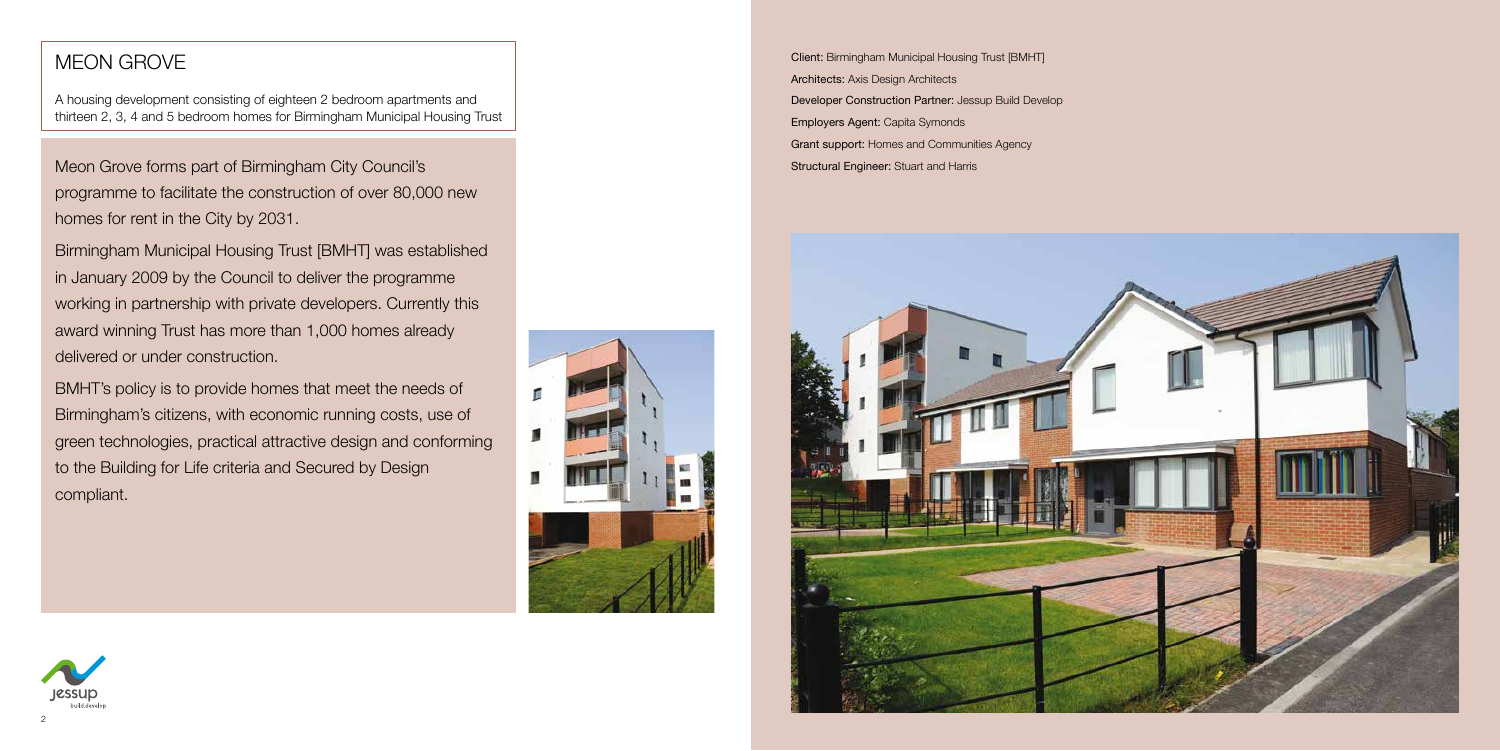

The Garrett's Green area of Birmingham was begun in 1939 and completed in 1960 to rehouse people from inner-city slum dwellings and many of its public buildings shared features of municipal modernism often dubbed 'moderne' because of its streamlined and Art Deco motifs.

The design of the Meon Grove development takes its lead from this and in its prominent position, provides a significant new landmark in the area.

The three storey flats are an unusual triangular arrangement around common staircases, embracing the two retained trees at each corner with parking/ storage underneath. Their style reinterprets 30's moderne, a deliberate attempt to lighten the rather heavy post-war municipal housing by alluding to inter-war modernist flats in Europe and America's west coast, particularly those by Schindler & Neutra.

The composition of brick base with render panels, carefully composed windows and balconies serve to give the flats an urbane quality, as opposed to being enlarged versions of two storey houses.

The new housing is closely related in material and window treatments with box bay windows used as visual markers on corners and threshold gables.

#### Design and Urban Context

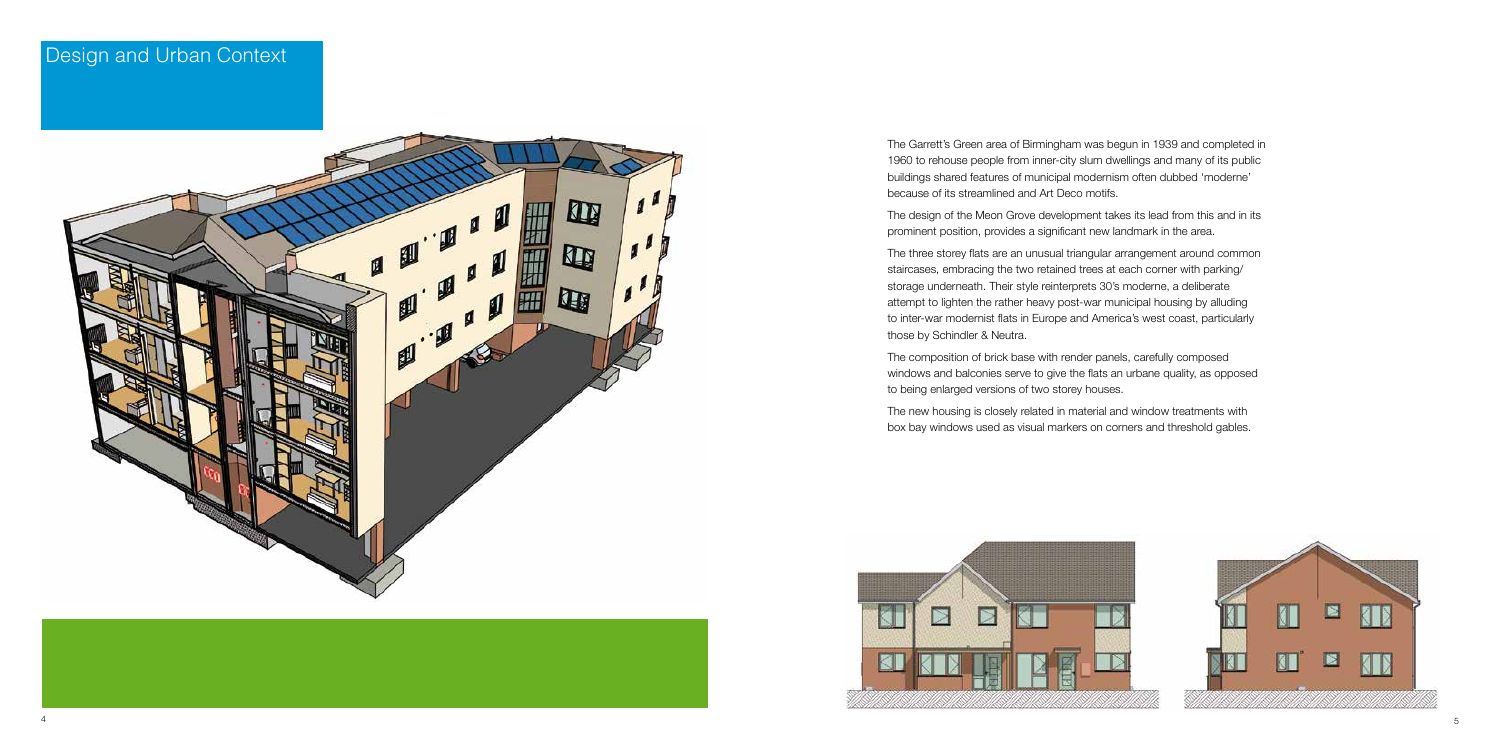# **Construction**



The Meon Grove development is the first scheme that Jessup has completed for BMHT in the role of construction partner. Jessup started work on site in summer 2012 and completed the project in June 2013.

Conscious of BMHT's policy of embracing green technologies and the need to make all properties as economical as possible to live in. Jessup have constructed the homes utilising many innovative ecological features and modern methods of construction.







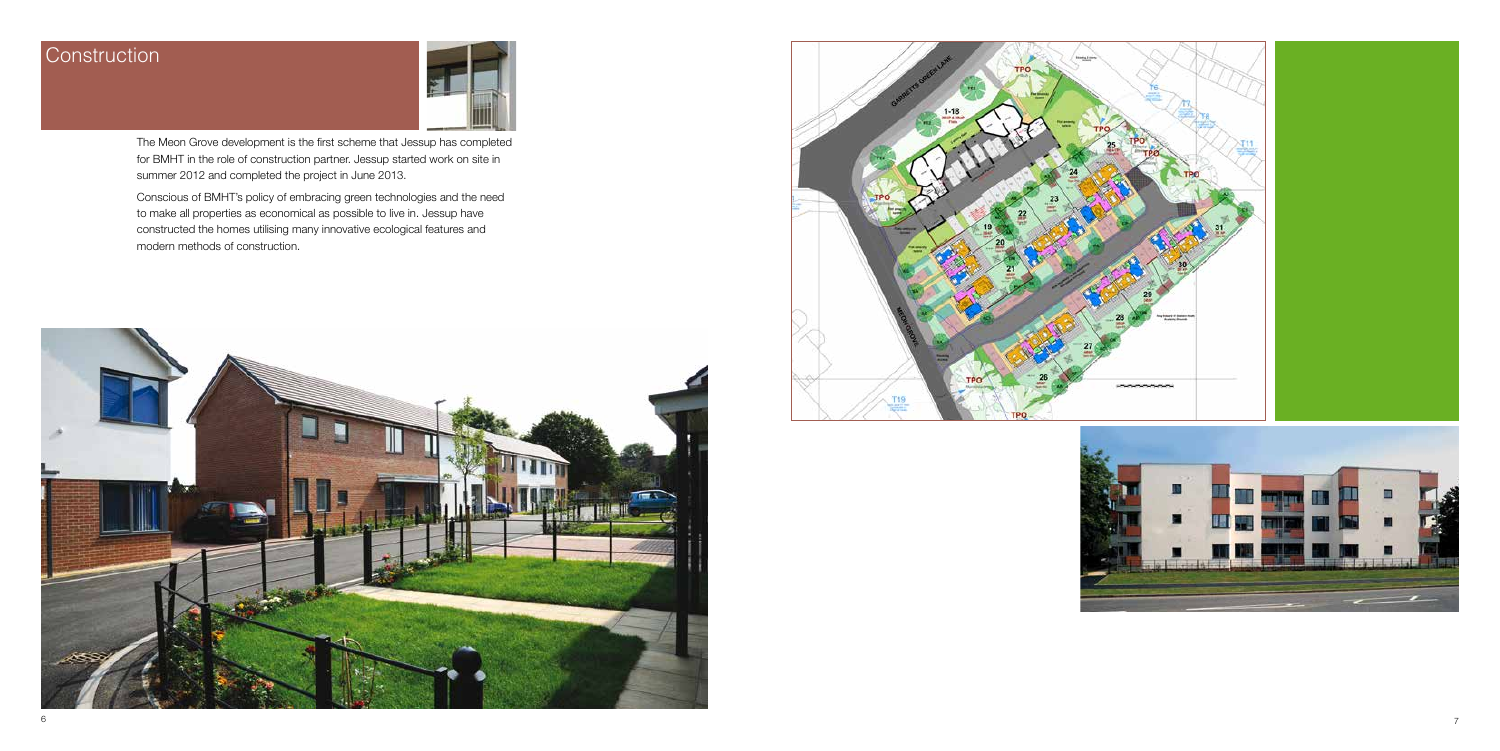

## **Construction**

The Meon Grove scheme of houses and apartments are constructed to Codes for Sustainable Construction Level 4.

This means that the new homes will deliver at least a 25% improvement in energy use over current Building Regulations.

The apartments and houses achieve high levels of air tightness through effective insulation.

High performance, roof fixed Photo Voltaic solar panels to the apartment building.

Baxi Neta-tec 33 Combination gas boilers, for efficient energy usage.

Mechanical Ventilation Heat Recovery [MVHR] whole house heat recovery system. This Envirovent Compakt system extracts warm and moist air from kitchens and bathrooms and returns fresh air from outside through a heat exchanger to heat living rooms and bedrooms.

Smart meters fitted to allow residents to monitor gas and electricity usage, leading to a better understanding of energy use and helping to make informed choices to save money.

A high level of acoustic insulation is an important feature to the apartment building.

All external doors and windows are installed to conform to Secured by Design standards.



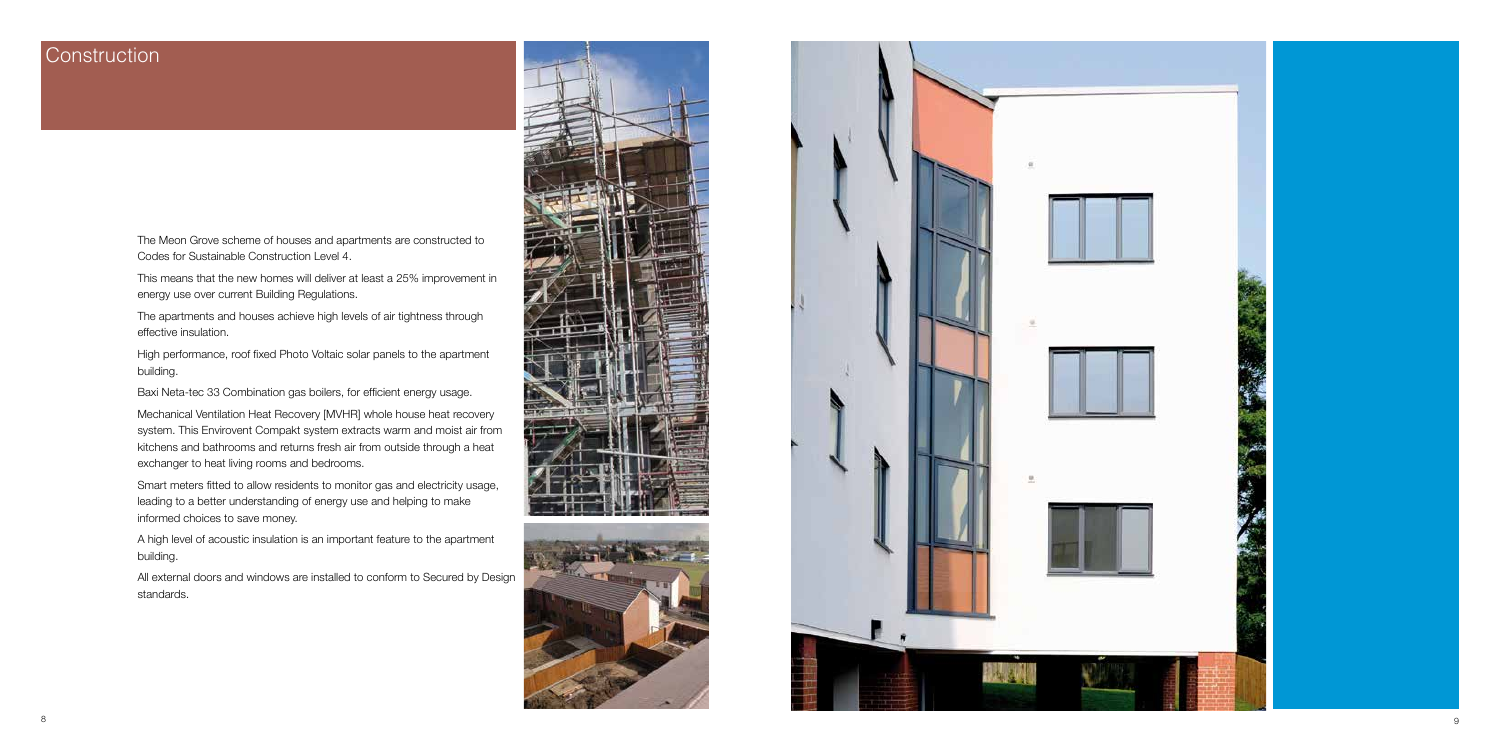# **Community**



The 13 houses were completed and occupied in Spring 2013.

Situated behind the apartment building the housing forms a quiet cul-desac off Meon Grove providing an ideal situation for family homes. These homes are allocated for affordable rent.

Residents are very happy with their new homes, with typical comments: "Our new house suits our needs exactly, the children love it here".

" We are very fortunate to have a house like this".





#### Local Supply Chain

Where practical, Jessup award as many supply and construction contracts as possible to local companies to keep revenues in the local economy and encourage local employment.

#### Apprentice opportunity

The BMHT Meon Grove development has provided apprentice carpenter Jake Cunningham with the life changing opportunity to start work in the building trade. Jake is also attending the South Birmingham College one day a week to further enhance his training.